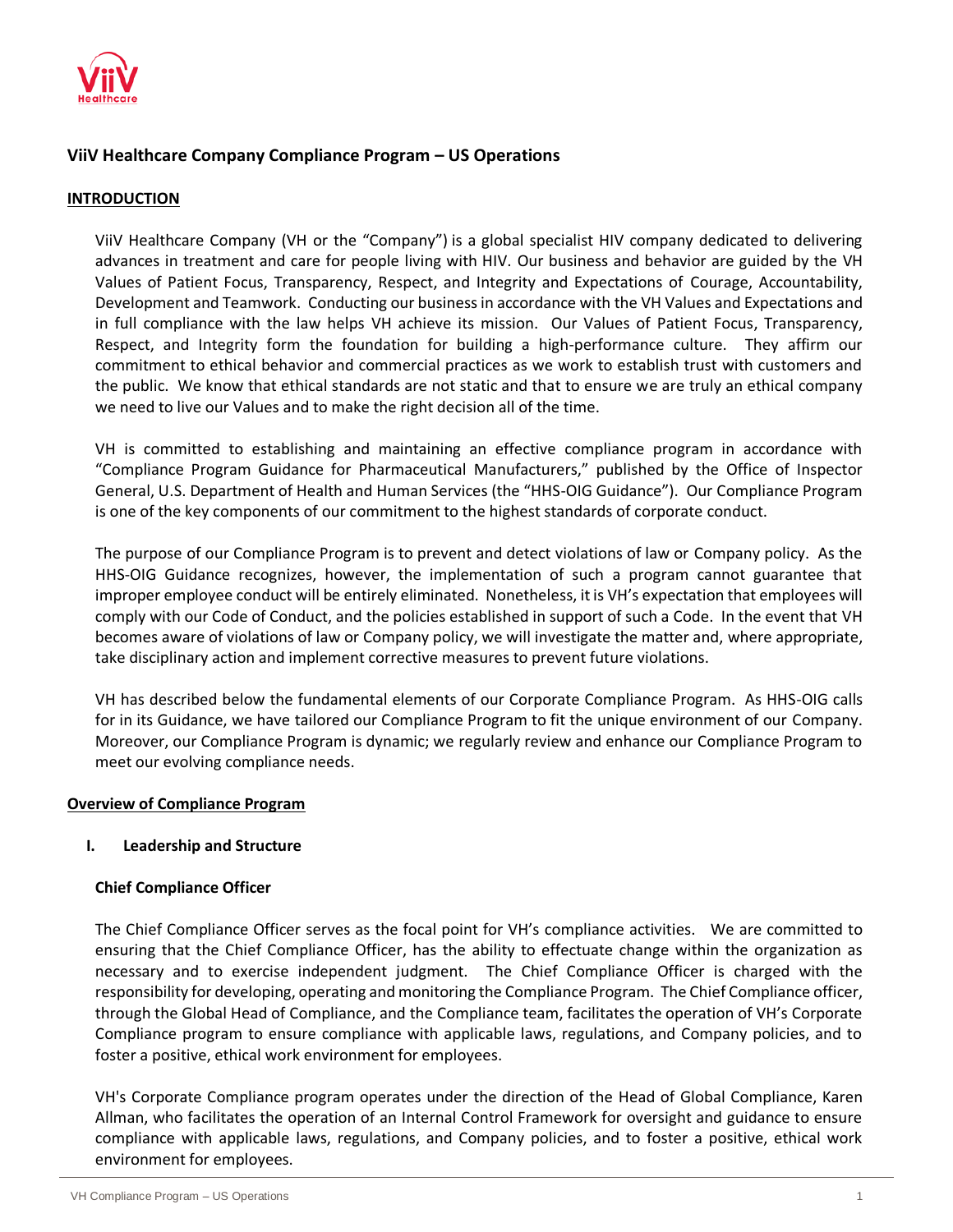

### **Risk Management and Compliance Boards**

VH has established an Internal Control Framework to ensure that Enterprise Risks are reviewed and monitored and that specific issues and incidents (e.g., a compliance failure) are followed up and corrected. VH has established the Risk Management and Compliance Boards (RMCBs) to assist the Company in its review of risks and the system of internal controls necessary to address such risks. In the US, the North America Leadership Team RMCB is co-chaired by the SVP & Head of VH North America and the Senior Director of North America Compliance. RMCBs have been established to oversee and ensure implementation of internal controls for risk management and legal compliance, and to provide regular reports to the VH Executive Team (VET) on the performance of such controls together with specific issues that arise.

### **II. Written standards**

### **Code of Conduct**

Ethical conduct is a priority for VH and we are committed to performance with integrity. It is important that we conduct our business with honesty and integrity and in compliance with applicable legal and regulatory requirements.

VH adopted the Code of Conduct of its majority shareholder GlaxoSmithKline. The Code of Conduct is our statement of ethical and compliance principles that guide our daily operations. The Code establishes that we expect management, employees, and agents of the Company to act in accordance with law and applicable Company policy. The Code of Conduct brings together a number of Company policy principles, and provides a working guide for how employees should apply values across all our business practices.

The Code of Conduct can be accessed using the following URL: https://www.gsk.com/media/4800/english-codeof-conduct.pdf

#### **US Compliance Policies**

Our US Policies provide requirements and restrictions on activities by our sales, marketing and payer markets employees to ensure these activities meet legal requirements and high ethical standards. These Policies cover a range of activities including but not limited to:

- Reporting adverse events relating to VH products
- Information that may be used by VH personnel to promote VH products
- Providing meals, educational items or reprints to a healthcare professional
- Provision of samples of VH products
- Selection and retention of healthcare professionals for consultation
- Contacts between VH sales representatives and consumers
- Conduct of VH-sponsored educational programs to educate healthcare professionals
- Sponsoring independent medical education or providing charitable contributions
- Role of sales and marketing personnel at national or regional medical conventions

These Policies, which are in addition to VH Corporate Policies, apply to all employees in VH US operations as well as other VH employees when they are involved in the marketing or selling of pharmaceutical products in the U.S.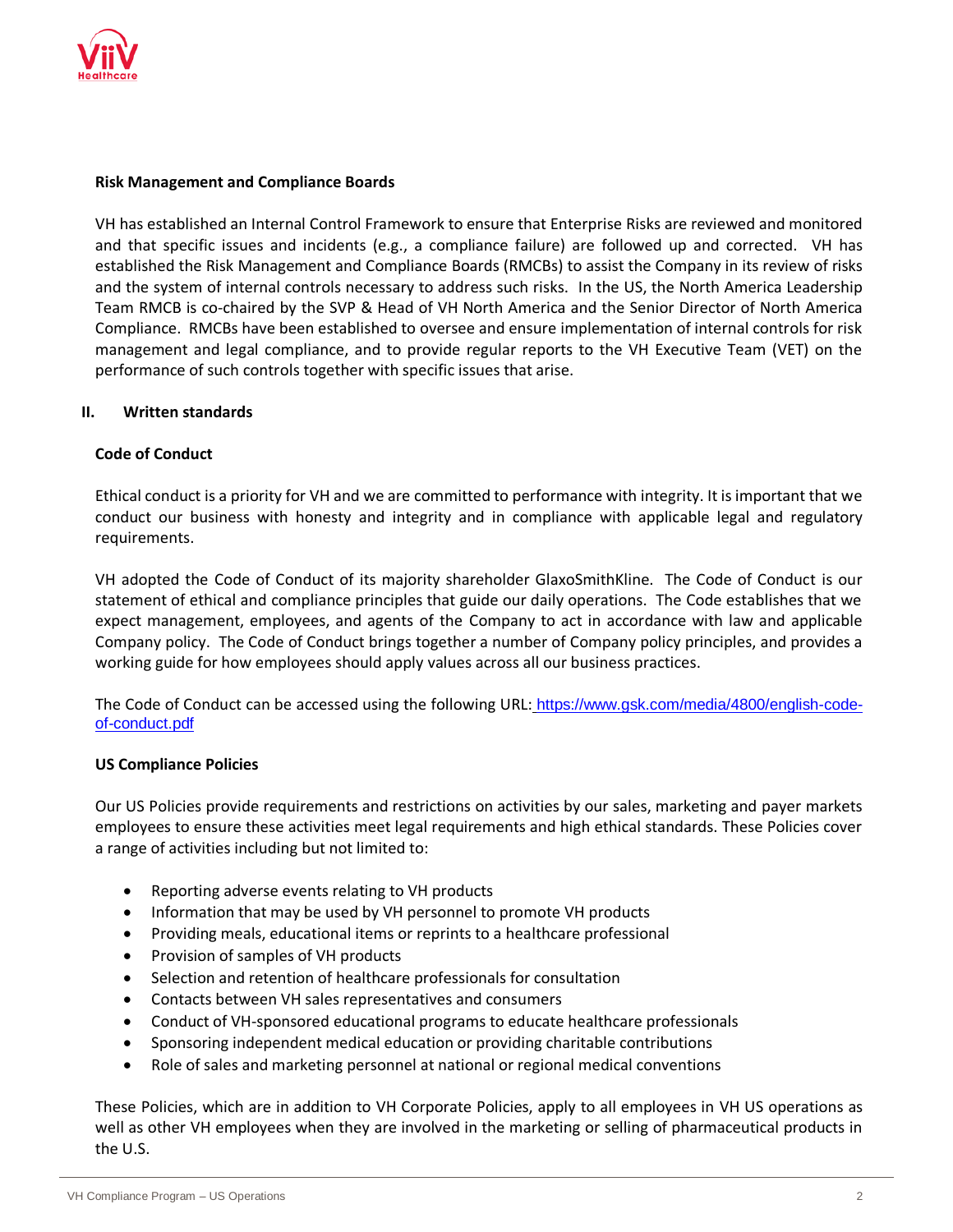

### **Annual Spend Limit for California Healthcare Professionals**

VH has adopted a number of policies and processes designed to help ensure that its promotional practices are in accordance with the OIG Guidance and consistent with the PhRMA Code guidelines. VH has also set an overall annual spend limit for the Company when dealing with medical or healthcare professionals covered in Section 119402 of the California Health & Safety Code. VH has established the annual Company limit on promotional or other items provided to California medical or healthcare professionals of \$1,000. This annual limit is subject to revision.

In addition, consistent with the California statute, the following items have been excluded from the annual limit:

- Financial support for continued medical education
- Health educational scholarships
- Fair market value payments for legitimate professional services (e.g., consulting, advisory boards)
- Research sponsorship and related activities

This limit has been documented in VH US Policies and communicated to VH management teams and employees. The VH US local operating company and each employee is expected to manage their spends to comply with the annual limit. VH has also established corporate monitoring processes for this limit.

#### **III. Education and Training**

We provide employees at all levels of the Company with the support they need to make ethical choices through a variety of programs, many of which are designed to reinforce our Values and Expectations. VH provides training and education programs to make sure employees understand our codes and policies, comply with the law, and know what standards of behavior are required. Our global induction course includes training on our Code of Conduct. This ensures new employees understand the importance of ethical conduct from day one, know how to deal with potential dilemmas, and know where to seek help. We provide additional training for employees who will be working in areas such as sales and marketing, R&D, and payer markets. In addition, we provide training and workshops to keep employees up-to-date with changes and to reinforce key elements in VH policies. Recertification on significant policies is required on a regular basis for VH employees in the U.S. who work in Sales and Marketing and Payer Markets.

Commitment to our Code of Conduct is reinforced by an annual certification program. Certification documentation is managed electronically and is followed up to ensure completion.

# **IV. Internal Lines of Communication**

### **Reporting Concerns**

VH encourages employees, complementary & contingency workers, vendors and any other groups we do business with to report concerns over possible misconduct, potential conflicts, or known breaches of our [Code](http://www.gsk.com/media/325203/code-of-conduct-policy-english.pdf)  [of Conduct,](http://www.gsk.com/media/325203/code-of-conduct-policy-english.pdf) and other Company policies and procedures. Ideally, concerns should be raised before problems develop.